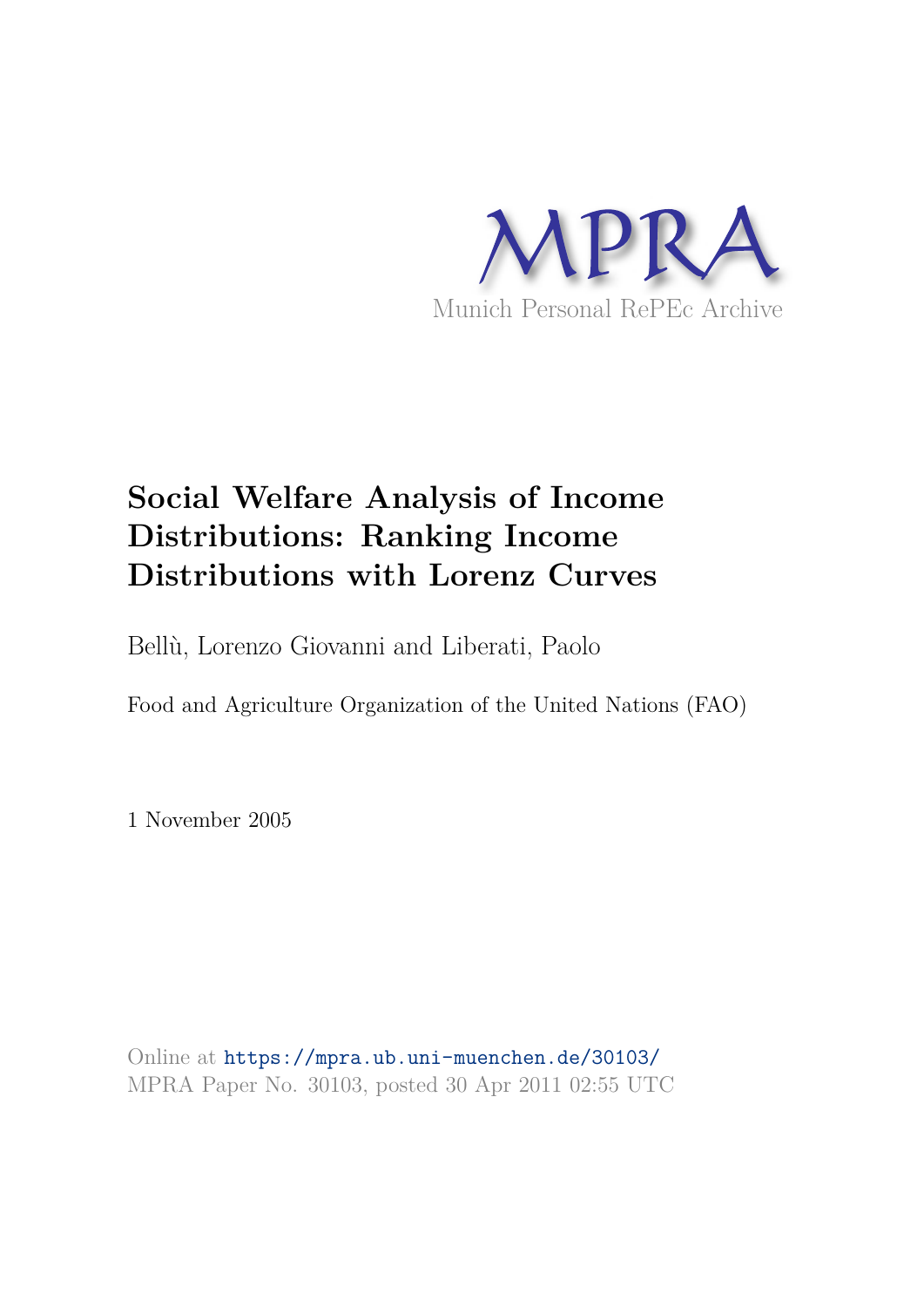

# **Social Welfare Analysis of IncomeDistributions**

**Ranking Income Distributions with Lorenz** 

**Curves**

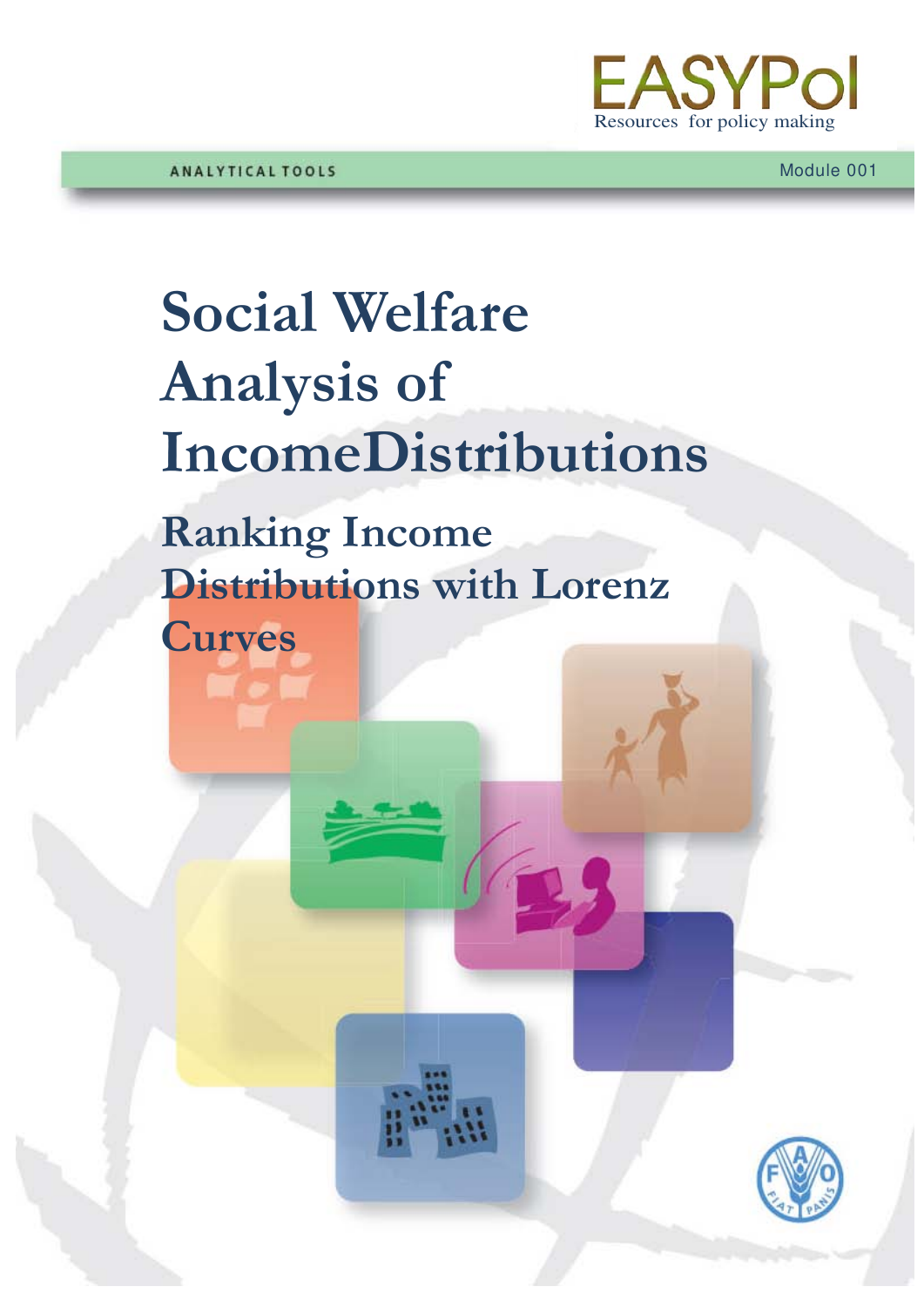

# **Social Welfare Analysis of Income Distributions**

# **Ranking Income Distributions with Lorenz Curves**

by

Lorenzo Giovanni Bellù, Agricultural Policy Support Service, Policy Assistance Division, FAO, Rom e, Italy Paolo Liberati, University of Urbino, "Carlo Bo", Institute of Economics, Urbino, Italy

for the

# FOOD AND AGRICULTURE ORGANIZATION OF THE UNITED NATIONS



#### **About EASYPol**

The EASYPol home page is available at: www.fao.org/easypol

EASYPol is a multilingual repository of freely downloadable resources for policy making in agriculture, rural development and food security. The resources are the results of research and field work by policy experts at FAO. The site is m aintained by FAO's Policy Assistance Support Service, Policy and Programme Development Support Division, FAO.

This modules is part of the resource package Analysis and monitoring of socio-economic im pacts of policies.

The designations employed and the presentation of the material in this information product do not imply the expression of any opinion whatsoever on the part of the Food and Agriculture Organization of the United Nations concerning the legal status of any country, territory, city or area or of its authorities, or concerning the delimitation of its frontiers or boundaries.

© FAO November 2005: All rights reserved. Reproduction and dissemination of material contained on FAO's Web site for educational or other non-commercial purposes are authorized without any prior written permission from the copyright holders provided the source is fully acknowledged. Reproduction of material for resale or other commercial purposes is prohibited without the written permission of the copyright holders.<br>Applications for such permission should be addressed to: **copyright@fao.org**. copyright@fao.org.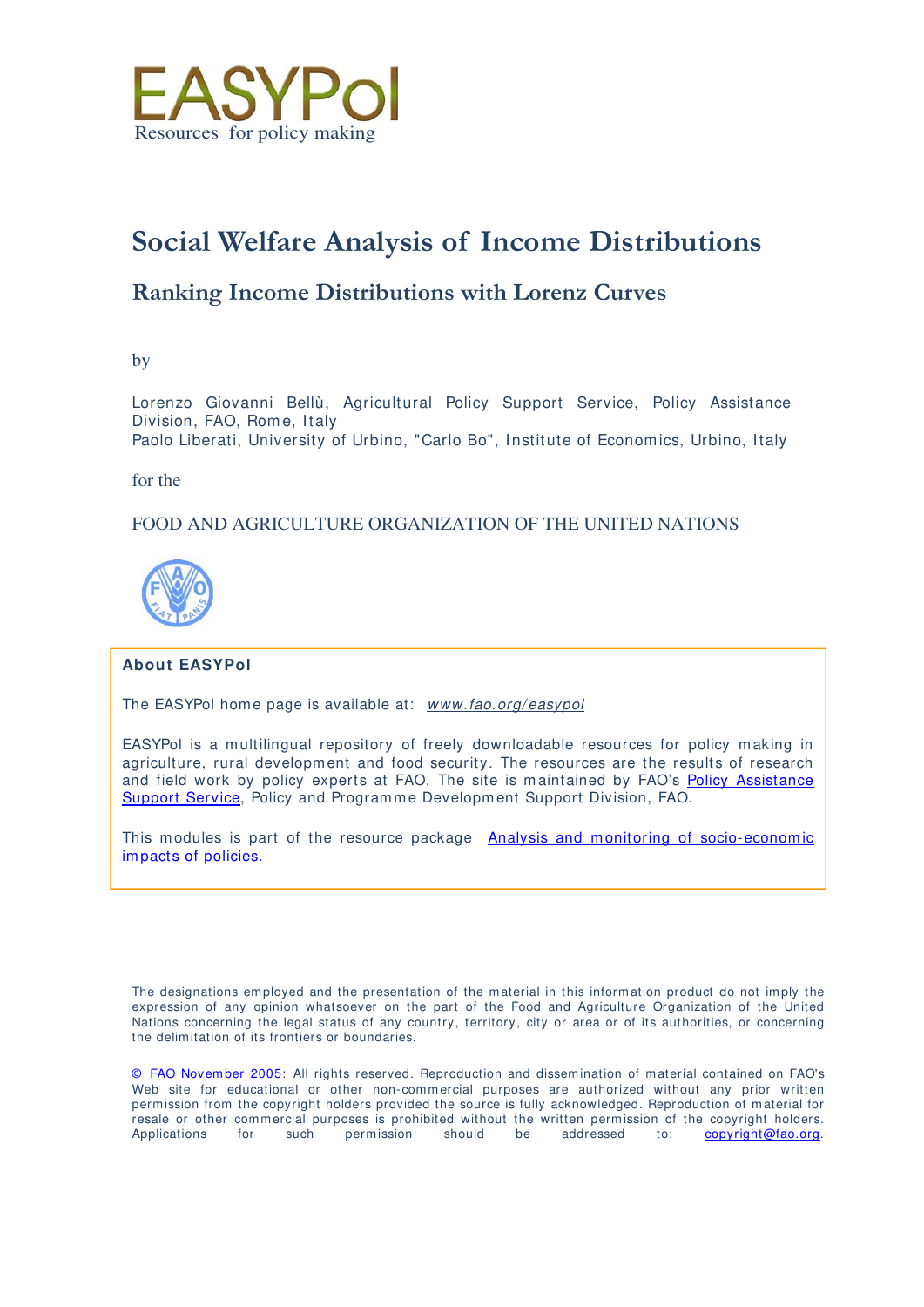# Table of Contents

| $\mathbf{1}$   |                                                                             |  |  |  |  |  |  |
|----------------|-----------------------------------------------------------------------------|--|--|--|--|--|--|
| 2              |                                                                             |  |  |  |  |  |  |
| 3              |                                                                             |  |  |  |  |  |  |
|                | 3.1                                                                         |  |  |  |  |  |  |
|                | 3.2                                                                         |  |  |  |  |  |  |
| $\overline{4}$ | A step-by-step procedure to rank income distributions with Lorenz dominance |  |  |  |  |  |  |
| 5              | Step-by-step examples for welfare comparison with Lorenz dominance  5       |  |  |  |  |  |  |
| 6              |                                                                             |  |  |  |  |  |  |
| $\overline{7}$ |                                                                             |  |  |  |  |  |  |
| 8              |                                                                             |  |  |  |  |  |  |
|                | 8.1                                                                         |  |  |  |  |  |  |
|                | 8.2                                                                         |  |  |  |  |  |  |
|                | 8.3                                                                         |  |  |  |  |  |  |
| 9              |                                                                             |  |  |  |  |  |  |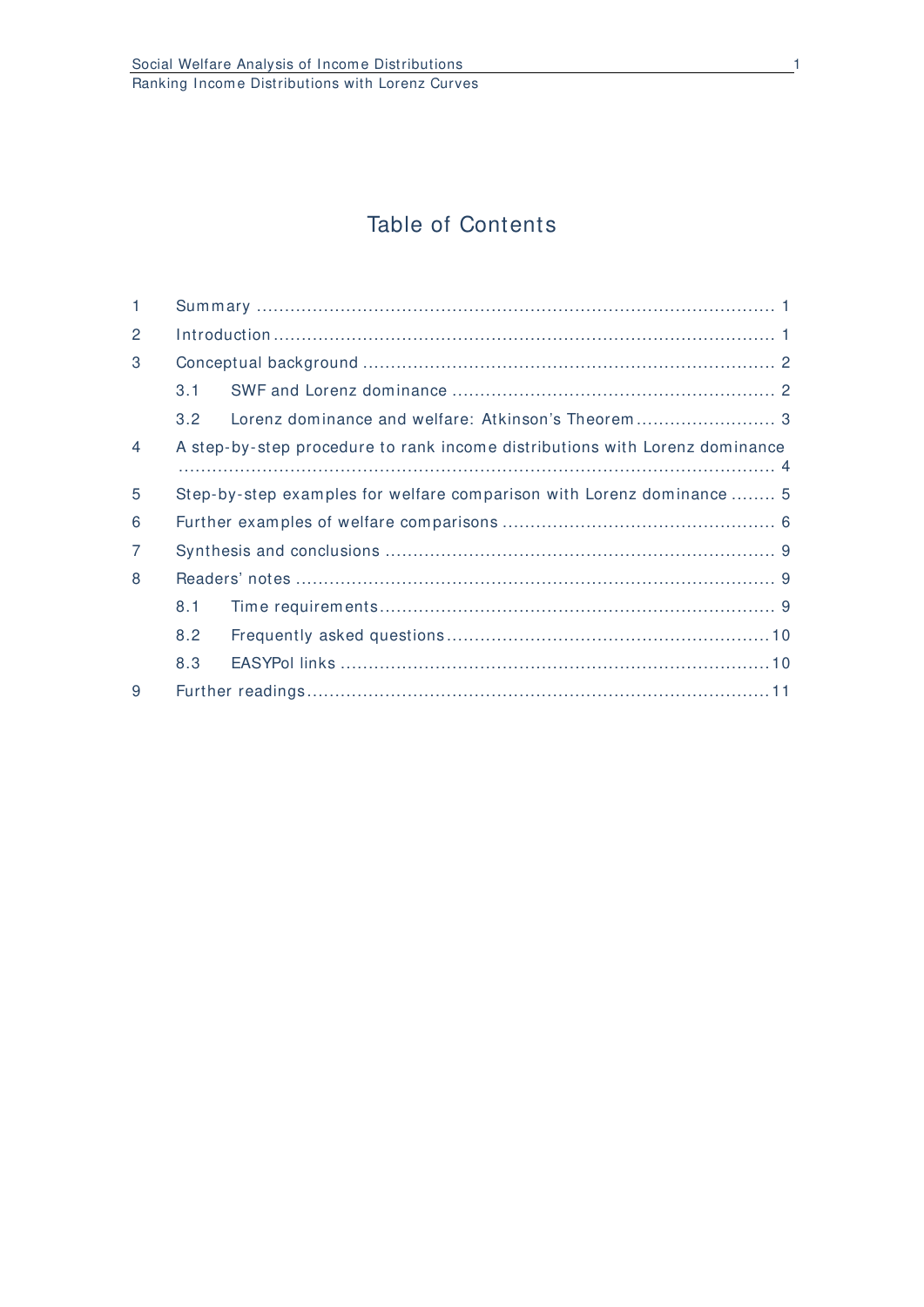# **1 SUMMARY**

This module illustrates how **Lorenz Curves** can be used to identify the best income distribution on social welfare grounds, within a set of alternative income distributions generated by different policy options.

After highlighting some drawbacks of using specific functional forms of the **Social W elfare Function ( SW F)** to infer welfare judgments, the rationale for using Lorenz Curves to rank income distributions is provided in a step-by-step procedure and is illustrated with some simple numerical examples. This module also points out the limitations of Lorenz dominance and highlights how, in some circumstances, it is necessary to use **Generalised Lorenz ( GL) Curves**[1](#page-4-0) .

# **2 I NTRODUCTI ON**

This module belongs to a set of modules which discuss how to rank different income distributions on welfare grounds that are generated by alternative policy options, such as: private investment support, input subsidies, output protection. this module, is useful in situations where the analyst has to provide information about the likely impact of a policy measure such as a tax/benefit reform, infrastructural investment policy, a specific sectoral or sub-sectoral policy on the distribution of income, more specifically, to answer policy questions such as whether the policy measure under investigation leads to a social welfare improvement or not.

#### **Objectives**

The main objective of this module is to illustrate how Lorenz Curves can be used to rank income distributions on welfare grounds. The user will learn how to make use of Lorenz dominance to draw conclusions on the most preferred income distribution within a set of possible income distributions generated by alternative policy options. He will also learn about the limitations of Lorenz Curves in some cases.

#### **Target audience**

-

This module targets different categories of users in different contexts, for example:

- **trainers** can use this module in capacity development activities e.g. to teach policy analysts how to use household data in policy work;
- **policy analysts** can use this module as reference material when carrying out their on-the-job tasks;
- **lecturers** in academic courses can use this material to support under-graduate courses in welfare economics, economic policy, development economics and related fields;

<span id="page-4-0"></span><sup>&</sup>lt;sup>1</sup> Generalised Lorenz curves as tools to rank income distributions are discussed in the EASYPol Module 002: **Social Welfare Analysis of Income Distributions: Ranking Income** *Distributions w ith Generalised Lorenz Curves.*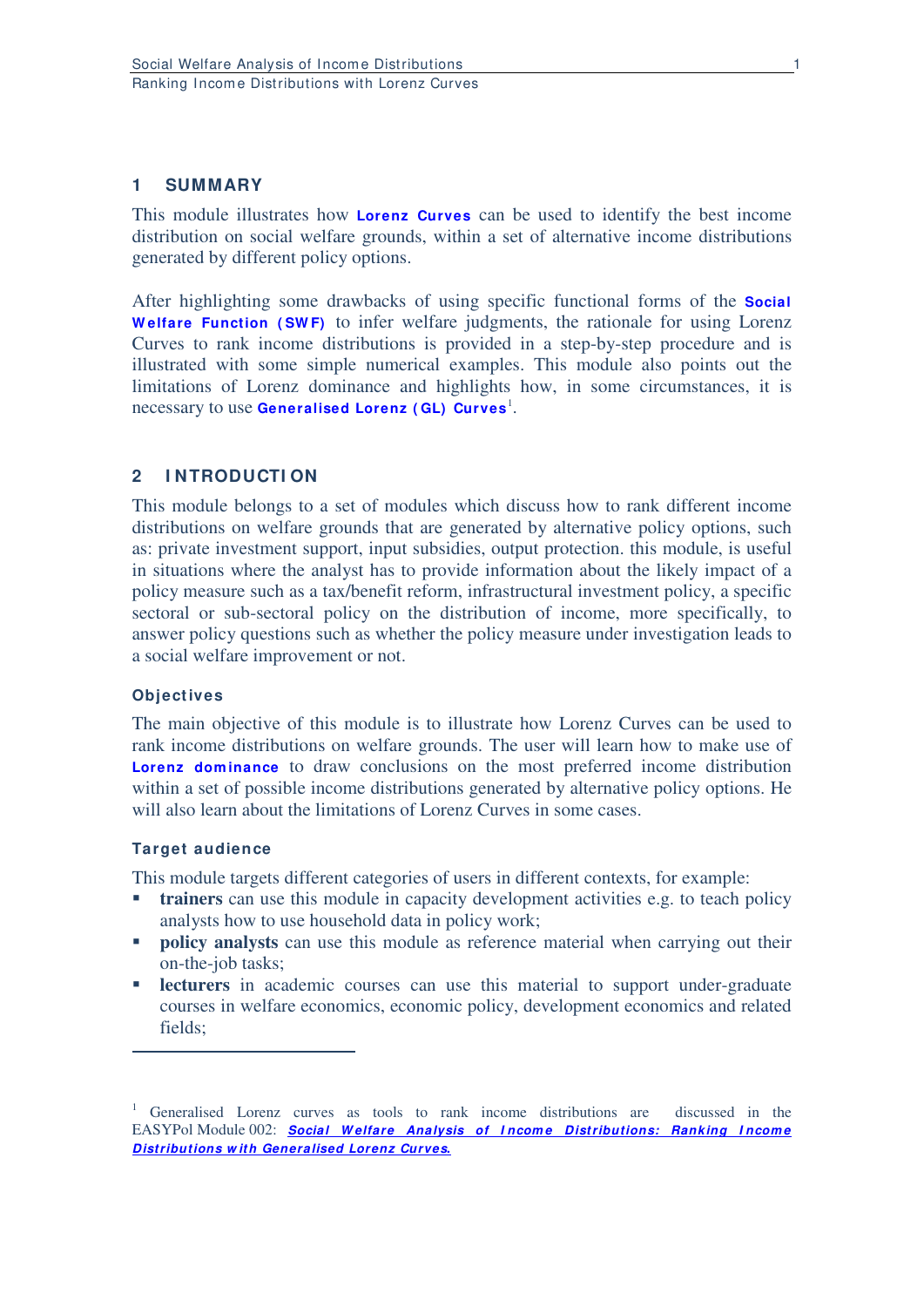**other users,** such as NGOs, political parties, professional organizations or consulting firms that are willing to enhance their expertise in analyzing welfare impacts of policies by means of analyzing changes in income distributions.

# **Required background**

The trainer is strongly recommended to verify how adequate the trainees' background is, notably their understanding of the concepts of "income distribution" and "social welfare" and, possibly, basic principles of calculus. In particular, the user must be familiar with concepts of:

- policy impact simulations;
- income distribution;
- Lorenz Curves and technicalities:
- social welfare and social welfare functions.

If their background is weak or missing, the trainer may consider delivering other EASYPol modules beforehand, as highlighted in the introduction. Other technicalities present in this module should be understood by all people with an elementary knowledge of basic mathematics and statistics.

Throughout the text, where relevant, you will also find references to applications in a real country case, references to complementary EASYPol modules, notes for trainers and complementary capacity building facilities<sup>[2](#page-5-0)</sup>. A complete set of useful links to related EASYPol modules is provided at the end of the document.

# **3 CONCEPTUAL BACKGROUND**

This section highlights the analogies and differences between welfare ranking with specific functional forms of the SWF or with Lorenz dominance.

# **3 .1 SW F and Lorenz dom inance**

By ranking distributions on the basis of their Lorenz dominance**,** an inequality-averse decision-maker can rank income distributions on welfare grounds by exploiting some properties of the Lorenz Curves.

Levels of welfare for any given income distribution can be calculated by specifying an SWF. In this way, given a set of income distributions, we can reduce any income distribution in this set to a single number, thereby generating a «complete ranking» of

-

 $2$  EASYPol hyperlinks are shown in blue, as follows:

<span id="page-5-0"></span>a) resource packages are shown in **underlined bold font**;

b) other EASYPol modules or complementary EASYPol materials are in *bold underlined italics*;

c) links to the glossary are in **bold**; and

d) external links are in *italics*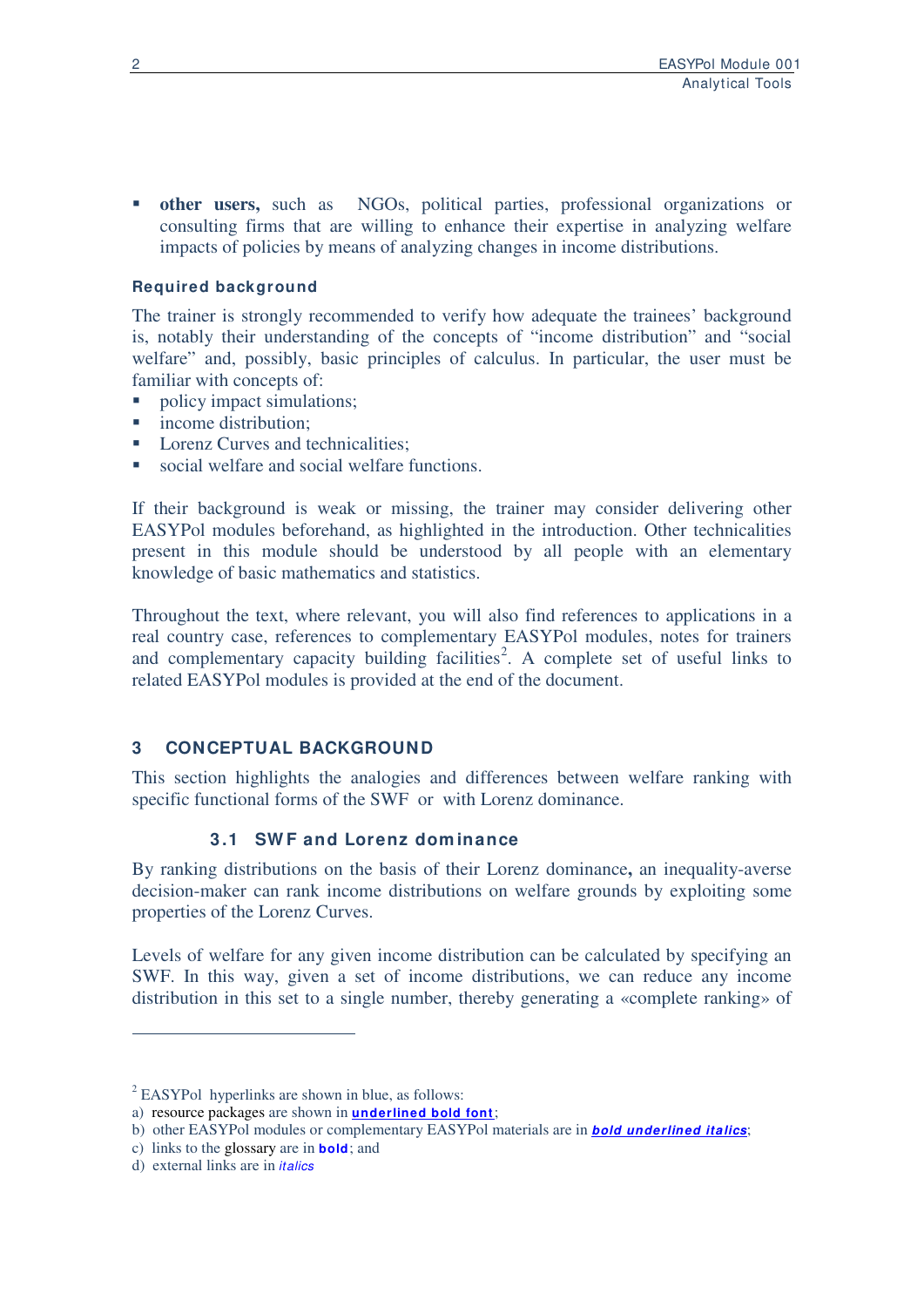the set. However, in order to obtain this complete ranking, we have to specify the mathematical relationship between individual incomes and social welfare.

Therefore, a natural question to ask is: how do you choose among many functional forms? In addition, there is no guarantee that the same ranking also holds for alternative functional forms of the SWF, even if all of them satisfy the two general requirements that the SWF should be increasing in income and concave[3](#page-6-0) .

#### **3 .2 Lorenz dom inance and w elfare: Atkinson's Theorem**

However, it is not always necessary to specify the functional form of the SWF to identify the best distribution in terms of welfare as it is sometimes sufficient to identify the Lorenz dominating distribution. Lorenz Curves have already been discussed as a tool to detect inequality in income distributions<sup>[4](#page-6-1)</sup>. In this module, Lorenz Curves will be used to rank income distributions by level of welfare. What is of interest now, is to understand whether you can pass from inequality to welfare considerations simply by using the information contained in the Lorenz Curves.

The **Atkinson Theorem**: In 1970, Atkinson established a well-known theorem covering the passage from inequality to welfare.

#### Box 1 - Atkinson's Theorem (1970)

If the following three conditions are satisfied:

-

a) The Lorenz Curve of distribution **Y** dominates the Lorenz Curve of distribution **X**. b) the distributions have an equal mean income or the Y mean is greater than the X mean income.

c) The decision-m aker is incom e-seeking and inequality-averse (i.e. the SWF has positive first derivative and negative second derivative with respect to individual incomes). then, social welfare is higher in **Y** than in **X**.

The Atkinson Theorem states that, from the point of view of an income-seeking and inequality-averse decision-maker, Lorenz-dominace is a necessary and sufficient condition to detect welfare superiority in the dominating distribution, provided that it has the same or higher mean than that of the dominated distribution (see Box 1, above). This is an important result, because it is independent of the exact functional form of the SWF. Its only requirement is that it increases in income and that it is concave (inequality averse). Thus, in these cases Lorenz dominance implies welfare superiority[5](#page-6-2) .

<span id="page-6-0"></span> $3$  In mathematical terms these requirements imply positive first derivative and negative second derivative of the SWF with respect to individual incomes: W'>0 and W"≤0.

<span id="page-6-1"></span><sup>&</sup>lt;sup>4</sup> Refer to the EASYPol Module 000: *Charting Income Inequality: The Lorenz Curve*.

<span id="page-6-2"></span><sup>&</sup>lt;sup>5</sup> Proof of the Atkinson Theorem for continuous SWFs and continuous income distributions is provided in: Lambert, 1993, pp. 62 to 66.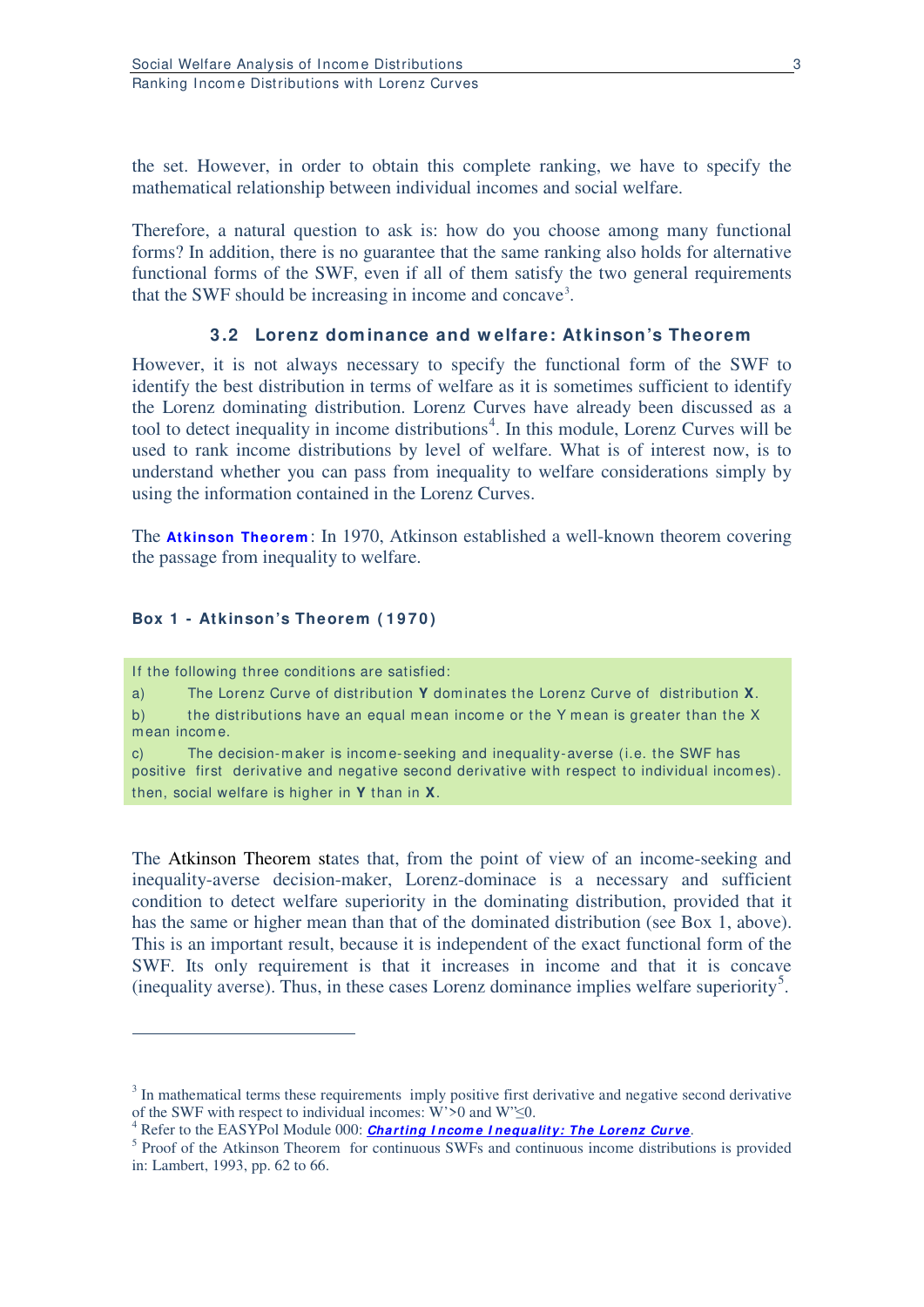When using Lorenz Curves to rank income distributions on welfare grounds, one of the following cases will occur:

the dominating distribution has a higher or equal mean, therefore, it is welfare superior;

the dominating distribution has a lower mean. No conclusive judgement about welfare superiority is possible;

there is no domination of one distribution over the other (Lorenz Curves cross). No conclusive judgement about welfare superiority is possible

If case i) occurs, the Atkinson Theorem can be applied, thus distributions can be ranked. If either cases ii) or iii) occur, further analysis with other tools is required<sup>[6](#page-7-0)</sup>.

# **4 A STEP- BY-STEP PROCEDURE TO RANK I NCOME DI STRI BUTI ONS W I TH LORENZ DOMI NANCE**

Figure 1 below illustrates how to perform welfare comparisons to rank income distributions by applying Atkinson's Theorem.

#### Figure 1 - A step-by-step procedure to rank income distributions using **Lorenz dom inance**



-

<span id="page-7-0"></span><sup>&</sup>lt;sup>6</sup> Refer to the EASYPol Module 002: **Social Welfare Analysis of Income Distributions: Ranking** *Income Distributions with Generalised Lorenz Curves*, and related EASYPol modules.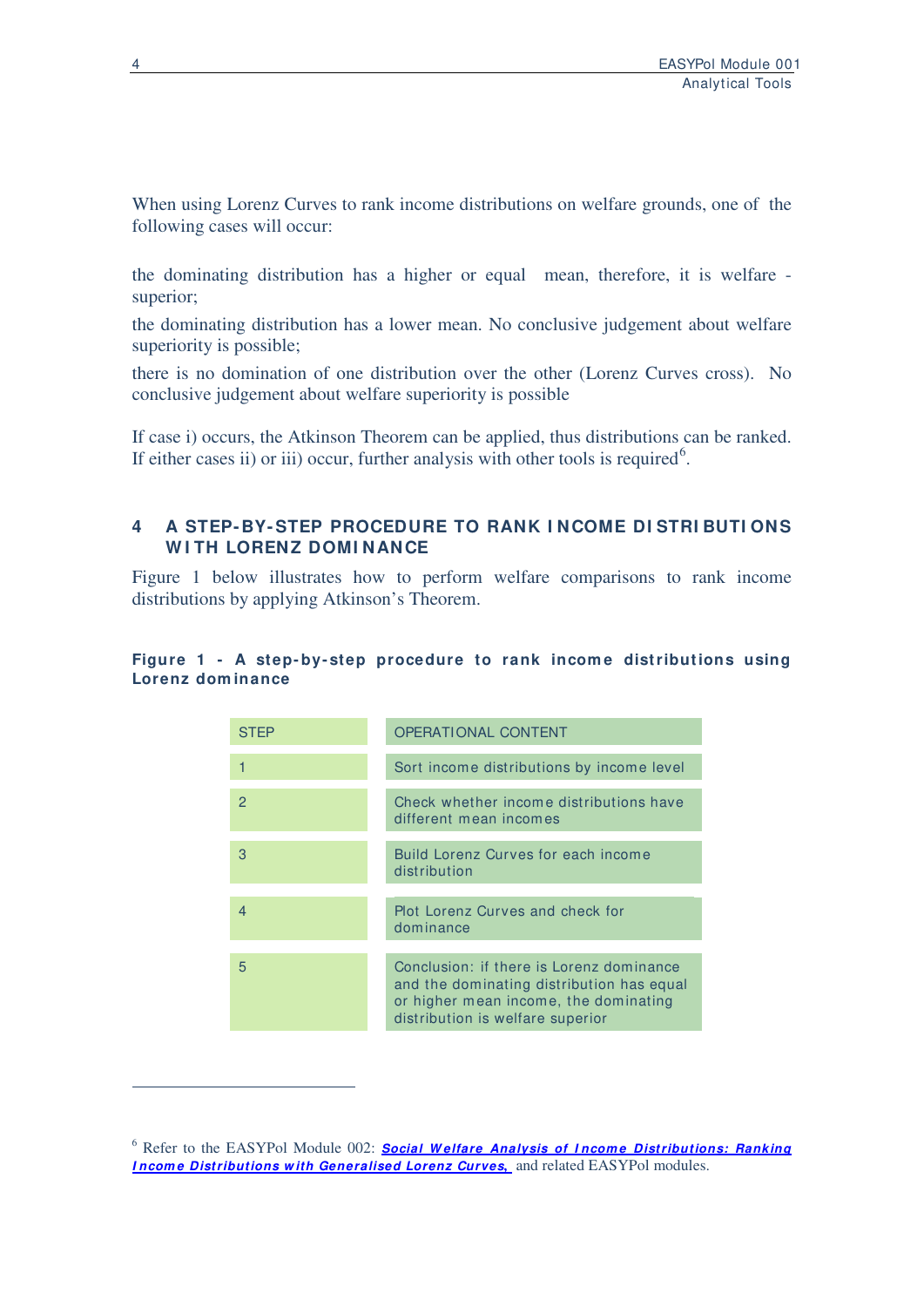# **5 STEP- BY-STEP EXAMPLES FOR W ELFARE COMPARI SON W I TH LORENZ DOMI NANCE**

To demonstrate the above step-by-step procedure, consider the following simple example that is based on an illustrative income distribution.

*Example: There are five individuals whose incomes, expressed in monetary units, are reported in Table 1, in columns "income distribution A". Let us assume that distribution A is the benchmark reflecting the without policy situation. This base-case will be modified by a redistributive policy, shifting one unit of income from individual 2 to individual 1, and one unit of income from individual 5 to individual 3, thereby generating the new income distribution B. This is a case of transfers from richer to poorer individuals.* 

Will the decision maker, who is income-seeking and inequality-averter, decide to implement this policy? In other words, is distribution B welfare-superior to A? The step-by-step procedure can be applied to answer this question.

**Step 1** requires that the income distributions to be compared be sorted by income levels, as already reported in Table 1, below.

**Step 2** aims at verifying the mean income distribution. The mean of the two distributions is 9 income units for both the distributions, as reported in Table 1. This policy does not alter the mean income. After checking for dominance, information about the mean will be used to apply the Atkinson Theorem.

**Step 3** requires that Lorenz Curves for each income distribution be built<sup>[7](#page-8-0)</sup>.

**Step 4** requires that Lorenz Curves be plotted and checked for dominance. Lorenz Curves are reported in Figure 2a, below. To facilitate checking for dominance, the difference between the Lorenz Curve ordinates of B and A are calculated and illustrated in Figure 2b. Note that all the differences are positive, implying that B dominates A.

**Step 5** requires that the Atkinson's theorem be applied. If there is dominance of one distribution and the dominating distribution has a higher or equal mean, then it is welfare-superior. The two distributions present the same mean income. In addition, as apparent in Figure 2a and 2b, the Lorenz Curve of B dominates A. Therefore, according to the Atkinson Theorem, for all income-seeking and inequality-averse decision-makers, distribution B is better than distribution A (welfare-superior).

#### **Table 1 - Transfers from richer to poorer: Atkinson's Theorem**

-

<span id="page-8-0"></span> $7$  The procedure to build Lorenz curves has already been described in the EASYPol Module 000 *Charting I ncom e I nequality: The Lorenz Curve*.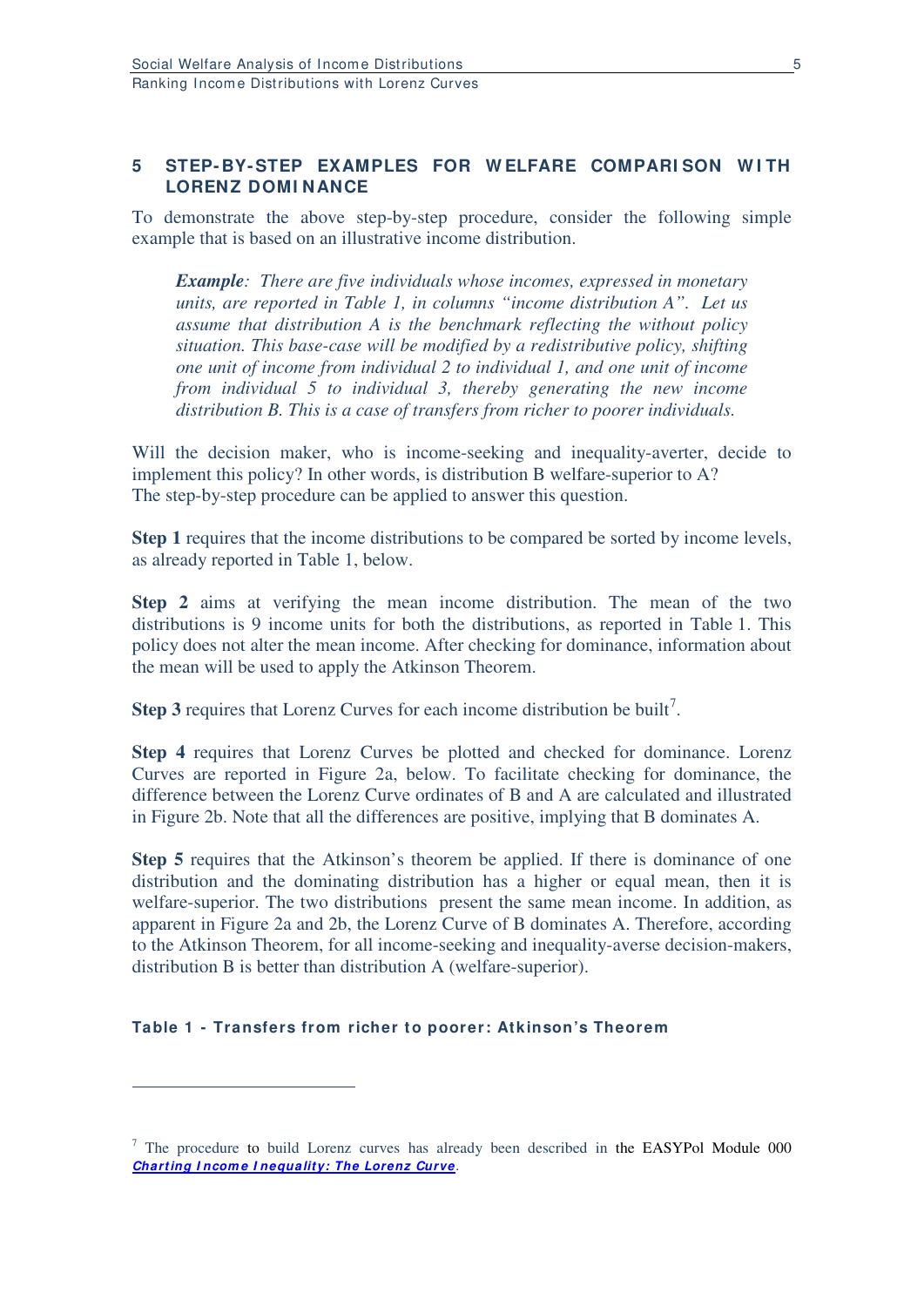| <b>Individuals</b> |                            | <b>Distribution A</b>                                                                    | <b>Distribution B</b> | <b>Differences B-A</b> |            |  |
|--------------------|----------------------------|------------------------------------------------------------------------------------------|-----------------------|------------------------|------------|--|
|                    | Cum.share Y%<br>Income (Y) |                                                                                          | Income                | Cum.share Y%           | Cum.Share% |  |
|                    | 3.0                        | 6.7%                                                                                     |                       | 6.7%                   | $0.0\%$    |  |
| 2                  | 6.0                        | 20.0%                                                                                    |                       | 22.2%                  | 2.2%       |  |
| 3                  | 9.0                        | 40.0%                                                                                    |                       | 44.4%                  | 4.4%       |  |
| 4                  | 12.0                       | 66.7%                                                                                    |                       | 68.9%                  | 2.2%       |  |
| 5                  | 15.0                       | 100.0%                                                                                   | <b>4</b>              | 100.0%l                | $0.0\%$    |  |
| Total income       | 45.0                       |                                                                                          | 45.0                  |                        | 0.0        |  |
| Mean income        | 9.0                        |                                                                                          | 9.0                   |                        | 0.0        |  |
|                    |                            | Remark: Cumulated shares of B<br>are greater or equal to those of A:<br>Lorenz dominance |                       |                        |            |  |





In general, distributions obtained by transferring income from richer to poorer, without altering the mean income, as in the above case, will generate Lorenz dominating distributions. This implies, for the Atkinson Theorem, that they are welfare-superior, assuming that the decision-maker is income-seeking and inequality-averse.

# **6 FURTHER EXAMPLES OF W ELFARE COMPARI SONS**

In addition to transfers from richer to poorer, as illustrated above, and, to further illustrate the Atkinson Theorem, consider the following examples, where two other possible policy scenarios are analysed: a) transfers from poorer to richer; b) additional income accruing to selected individuals.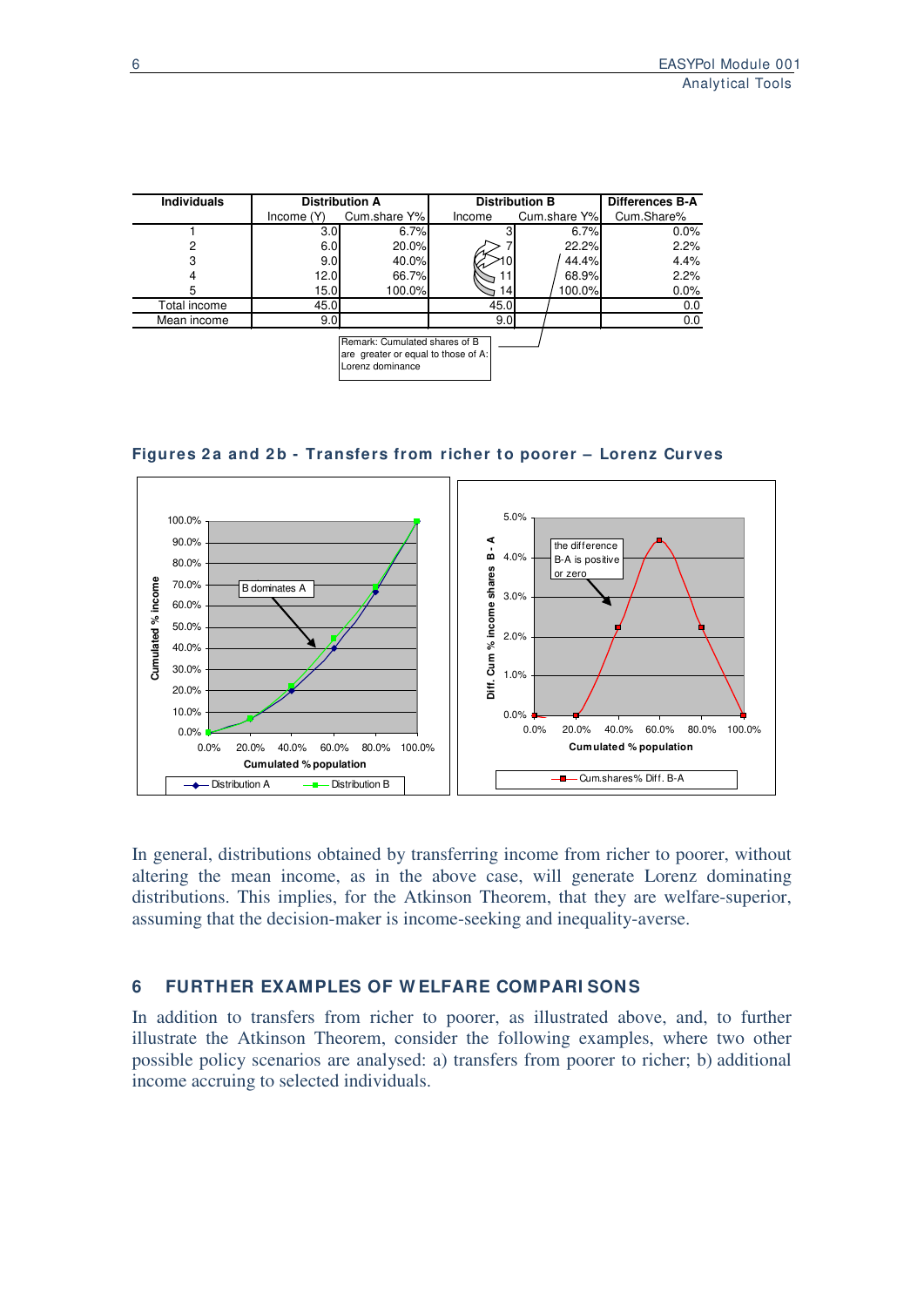#### **a. Transfers from poorer to richer**

Table 2 and Figure 3, below, report two cases of transfers from poorer to richer. Distribution D is derived from distribution A, by shifting one unit of income from individual 2 to individual 3, as indicated by the arrow. Note, that the cumulated share of income at the income level of individual 2 is lower than in A. This leads to Lorenz dominance of A over D, as plotted in Figure 3a. The Atkinson Theorem enables us to conclude that A is better than D on welfare grounds, assuming that income-seeking and inequality-averse decision–makers reject transfers from poorer to richer.

**Table 2 - Lorenz dom inance and transfers from poorer to richer**

| <b>Individuals</b> | <b>Distribution A</b> |                         | <b>Distribution D</b> |                     |              | <b>Distribution E</b>                                                                          |  |                      |
|--------------------|-----------------------|-------------------------|-----------------------|---------------------|--------------|------------------------------------------------------------------------------------------------|--|----------------------|
|                    | Income (Y)            | Cum.share Y% Income (Y) |                       | Cum.share Y% Income |              |                                                                                                |  | Cum.share Y%         |
|                    |                       | 6.7%                    |                       |                     | 6.7%         | 2                                                                                              |  | 4.4%                 |
| 2                  | 6                     | 20.0%                   | 5                     |                     | 17.8%        | 7                                                                                              |  | $\rightarrow 20.0\%$ |
|                    | 9                     | 40.0%                   | 10                    |                     | 40.0%        | 9                                                                                              |  | 40.0%                |
|                    | 12                    | 66.7%                   | 12                    |                     | 66.7%        | 13                                                                                             |  | 68.9%                |
| 5                  | 15)                   | 100.0%                  | 15 <sup>1</sup>       |                     | 100.0%       | 14                                                                                             |  | 100.0%               |
| Total income       | 45                    |                         | 45                    |                     |              | 45.0                                                                                           |  |                      |
| Mean income        | 9.0                   |                         | 9.0                   |                     |              | 9.0                                                                                            |  |                      |
|                    |                       |                         |                       |                     | linferioritv | Remark: Cumulated shares of D   <br>and E at these points are lower<br>than those of A: Lorenz |  |                      |

# **b. Mixed transfers**

As a second example, see distribution E, derived from A, transferring one unit of income from individual 2 to individual 4 (poorer to richer) and one unit of income from individual 5 to individual 2 (richer to poorer). In this case, the Lorenz Curves of A and E cross each other (see Figure 3b). Therefore, the Atkinson's Theorem cannot be used to define which distribution is better on welfare grounds.

# Figures 3a and 3b - Transfers from poorer to richer and mixed transfers: **Lorenz Curves**

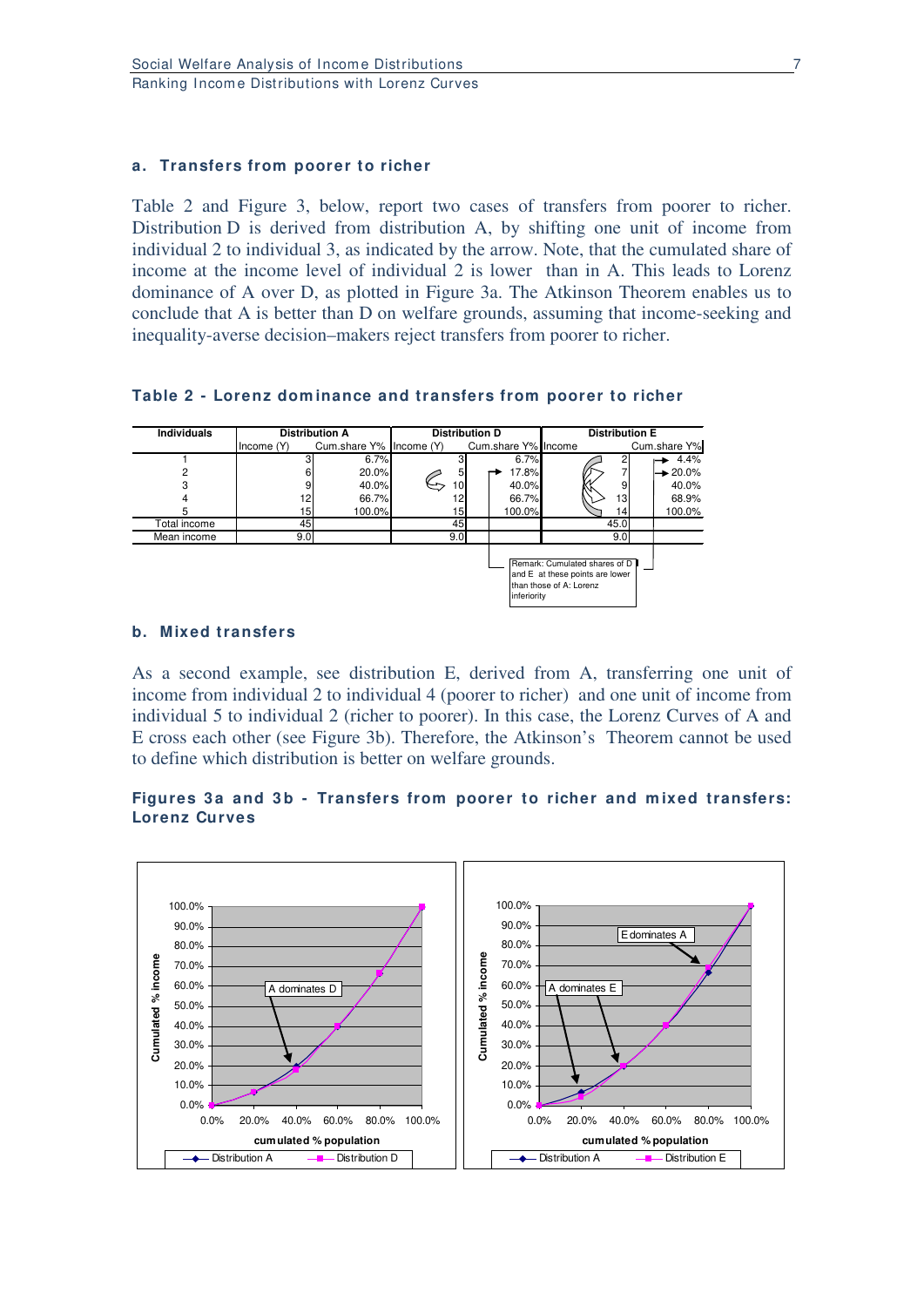### **c. Additional incom e accruing to selected individuals**

Consider the following examples, illustrated in Table 3, below. Starting from distribution A, distribution F is generated giving two additional income units to individual 2. Nobody is worse off, in absolute terms, because all the other incomes are left unchanged. In addition, the mean income has increased, from 9 to 9.4 monetary units. Yet, Atkinson's theorem does not allow any welfare comparison between distributions A and F, because there is no Lorenz dominance (Lorenz Curves cross each other, see Figure 4a), below. In this case, Lorenz Curves fail to provide a conclusive answer on welfare superiority of one distribution with respect to the other.

Whereas, in distribution G, additional income is accrued to the poorest individual. Thanks to the Lorenz dominance of G over A, as apparent in Figure 4b, below, the Atkinson Theorem enables us to state that, for an income-seeking and inequality-averse decision maker, this additional income is a welfare improvement.

|  | Table 3 - Lorenz dominance and accruals of additional incomes |
|--|---------------------------------------------------------------|
|--|---------------------------------------------------------------|

| <b>Individuals</b><br><b>Distribution A</b>                                                                                                                        |                  | <b>Distribution F</b>   |     |  | <b>Distribution G</b> |      |              |
|--------------------------------------------------------------------------------------------------------------------------------------------------------------------|------------------|-------------------------|-----|--|-----------------------|------|--------------|
|                                                                                                                                                                    | Income $(Y)$     | Cum.share Y% Income (Y) |     |  | Cum.share Y% Income   |      | Cum.share Y% |
|                                                                                                                                                                    |                  | 6.7%                    |     |  | 6.4%                  |      | 10.6%        |
|                                                                                                                                                                    |                  | 20.0%                   | 61  |  | 19.1%                 |      | 23.4%        |
|                                                                                                                                                                    |                  | 40.0%                   | 11' |  | 42.6%                 |      | 42.6%        |
|                                                                                                                                                                    | 12               | 66.7%                   | 2   |  | 68.1%                 | 12   | 68.1%        |
|                                                                                                                                                                    | 15I              | 100.0%                  | 15  |  | 100.0%                | 15   | 100.0%       |
| Total income                                                                                                                                                       | 45               |                         | 47  |  |                       | 47.0 |              |
| Mean income                                                                                                                                                        | 9.0 <sub>l</sub> |                         | 9.4 |  |                       | 9.4  |              |
| Remark: cumulated income shares below the<br>level of income increased are lower than in A.<br>Those equal or above are greater. Lorenz<br>curves therefore cross. |                  |                         |     |  |                       |      |              |



# **Figure 4 - Accrual of additional incom es to selected individuals: Lorenz Curves**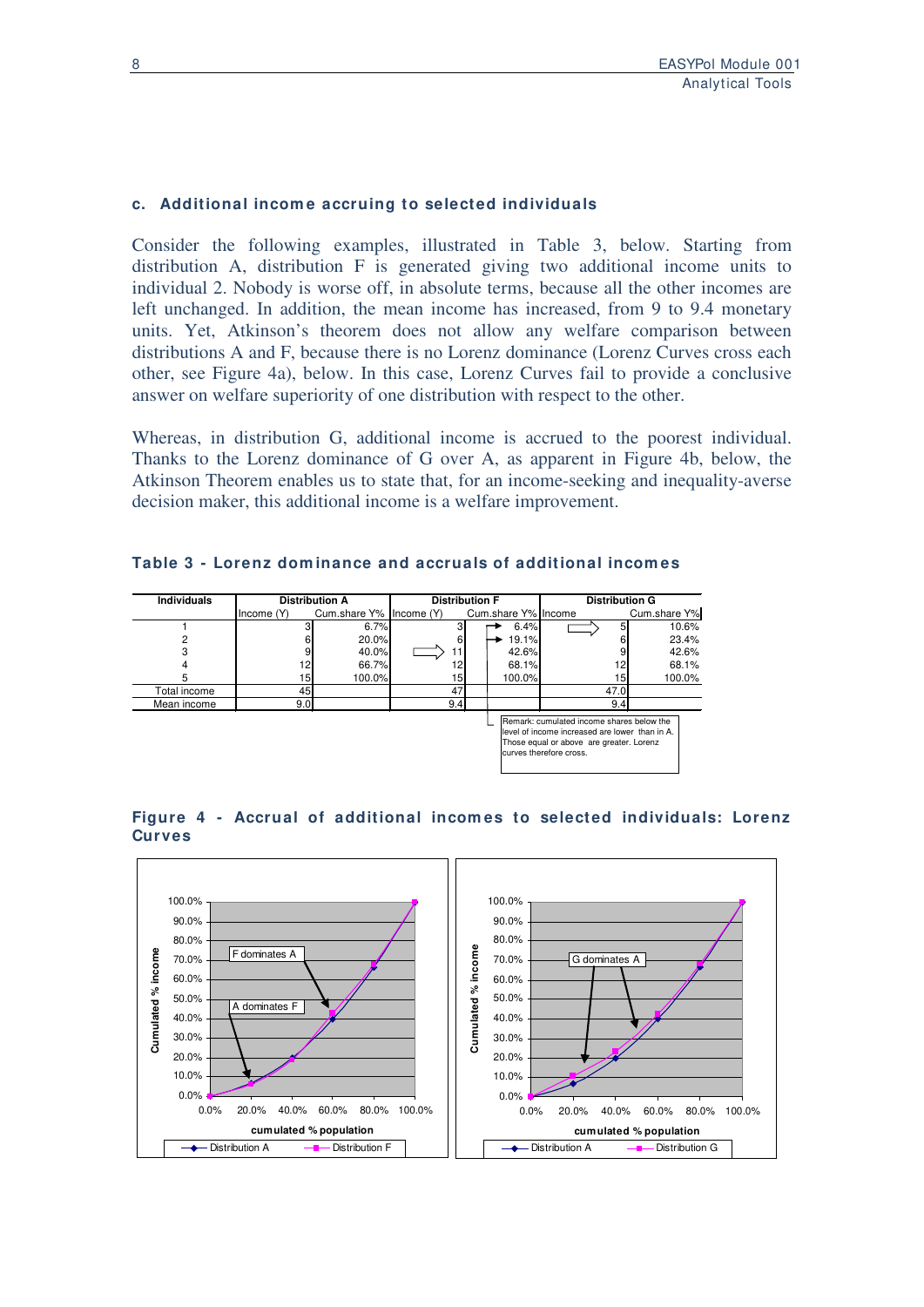# **7 SYNTHESI S AND CONCLUSI ONS**

The basic result of this module is that Lorenz Curves are a powerful tool for ranking welfare of different income distributions. However, unlike the case of the complete specification of a SWF, Lorenz Curves may give a «partial ordering», i.e. they may fail to fully rank a set of distributions because, in some cases, i.e. when either Lorenz Curves cross or the dominating distribution has a lower mean, it is not possible to reach any conclusive judgment. In many circumstances, when Lorenz Curves fail to provide a conclusive answer, "Generalised Lorenz Curves" can succeed<sup>[8](#page-12-0)</sup>.

Table 4, below, summarises all the results achieved so far, highlighting all outcomes deriving from the combination of the types of relationship between curves and mean incomes of the distribution observed.

#### **Table 4 - Distributional dom inance and w elfare ranking**

|   | Type of relation        | Mean Income                                                   | Outcome     | <b>Restrictions</b>  | <b>Notes</b> |
|---|-------------------------|---------------------------------------------------------------|-------------|----------------------|--------------|
|   | L(Y) > L(X)             | Y=X                                                           | W(Y) > W(X) | $Wi > 0$ ; $Wi' < 0$ |              |
| 2 | L(Y) > L(X)             | Y>X                                                           | W(Y) > W(X) | $Wi > 0$ ; $Wi' < 0$ |              |
| 3 | L(Y) > L(X)             | Y <x< td=""><td>cannot say</td><td></td><td>Need GL</td></x<> | cannot say  |                      | Need GL      |
| 4 | $L(Y)$ and $L(X)$ cross | Y <x< td=""><td>cannot say</td><td></td><td>Need GL</td></x<> | cannot say  |                      | Need GL      |

#### **Legenda**

-

 $L(Y)$  = Lorenz Curve of distribution Y  $L(X) =$  Lorenz Curve of distribution X W(Y) = Social Welfare in Y  $W(X)$  = Social Welfare in X Wi' and Wi" = first and second derivative respectively of W w.r.t. income of i-th individual GL = Generalised Lorenz Curves

#### **8 READERS' NOTES**

#### **8 .1 Tim e requirem ents**

This module and related discussion may take two to three hours to deliver to an audience already familiar with concepts of policy, policy impact simulations, income and income distributions, Lorenz Curves, social welfare and social welfare functions.

<span id="page-12-0"></span><sup>8</sup> These cases are further explored in the EASYPol Module 002 *Social W elfare Analysis of I ncom e*  **Distributions: Ranking Income Distribution with Generalised Lorenz Curves**, and related EASYPol modules.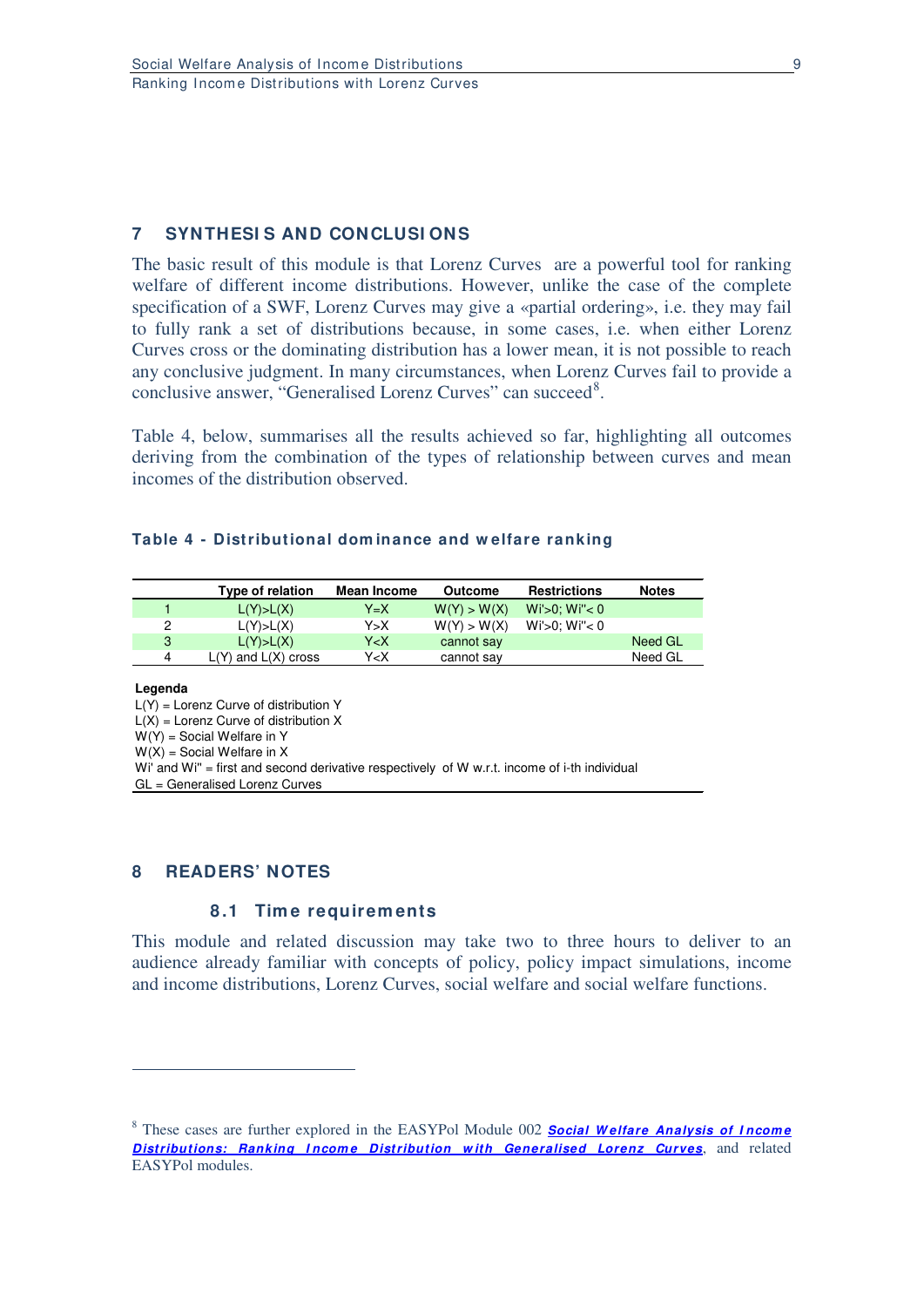# **8 .2 Frequently asked questions**

Frequently asked questions include:

- **What is the meaning and role of the preferences of the decision-maker?** i.e., what does it mean that the decision-maker is "inequality averse" and an incomeseeker? It is important in these cases to refer to the shape of the welfare function imposed by the restrictions on its first and second derivatives.
- $\checkmark$  Why do Lorenz Curves fail to rank cases such as the one illustrated in Table 3, distribution F, even if it is apparent that nobody is worse-off? Refer to the fact that Lorenz Curves capture the "shares of income", not income units.
- $\checkmark$  Selected trainees who are not familiar with how to build policy scenarios may not understand how, in practical cases, the "with policy" income distribution is generated, i.e. how to logically link the policy proposal to the new income generated, i.e. how to logically link the policy proposal to the new distribution. In addition, preparation and running exercises slightly more complex than the examples provided in the module with real data must be considered.

# **8 .3 EASYPol links**

This module belongs to a set of modules which discuss how to provide normative prescriptions when confronting alternative income distributions, i.e. how to identify the best income distribution in terms of social welfare, in a set of alternative income distributions. It is one of the modules composing the resource package **Analysis and m onitoring of socio- econom ic im pacts of policies.**

The following EASYPOL modules form a set of materials logically preceding the current module, which can be utilized to strengthen the background of the user:

EASYPol Module 000: *Charting Income Inequality: The Lorenz Curve*.

Issues addressed in this module are further expanded in the following modules:

- EASYPol Module 002: *Social W elfare Analysis of I ncom e Distributions: Ranking I ncom e Distribution w ith Generalised Lorenz Curves.*
- **EASYPol Module 003: Social Welfare Analysis of Income Distributions: Ranking** *I ncom e Distribution w ith Crossing Generalised Lorenz Curves.*

A case study presenting the use of Lorenz Curves to rank income distributions in the context an agricultural policy impact simulation exercise with real data is reported in the EASYPol Module 042: *I nequality and Poverty I m pacts of Selected Agricultural Policies: The Case of Paraguay.*